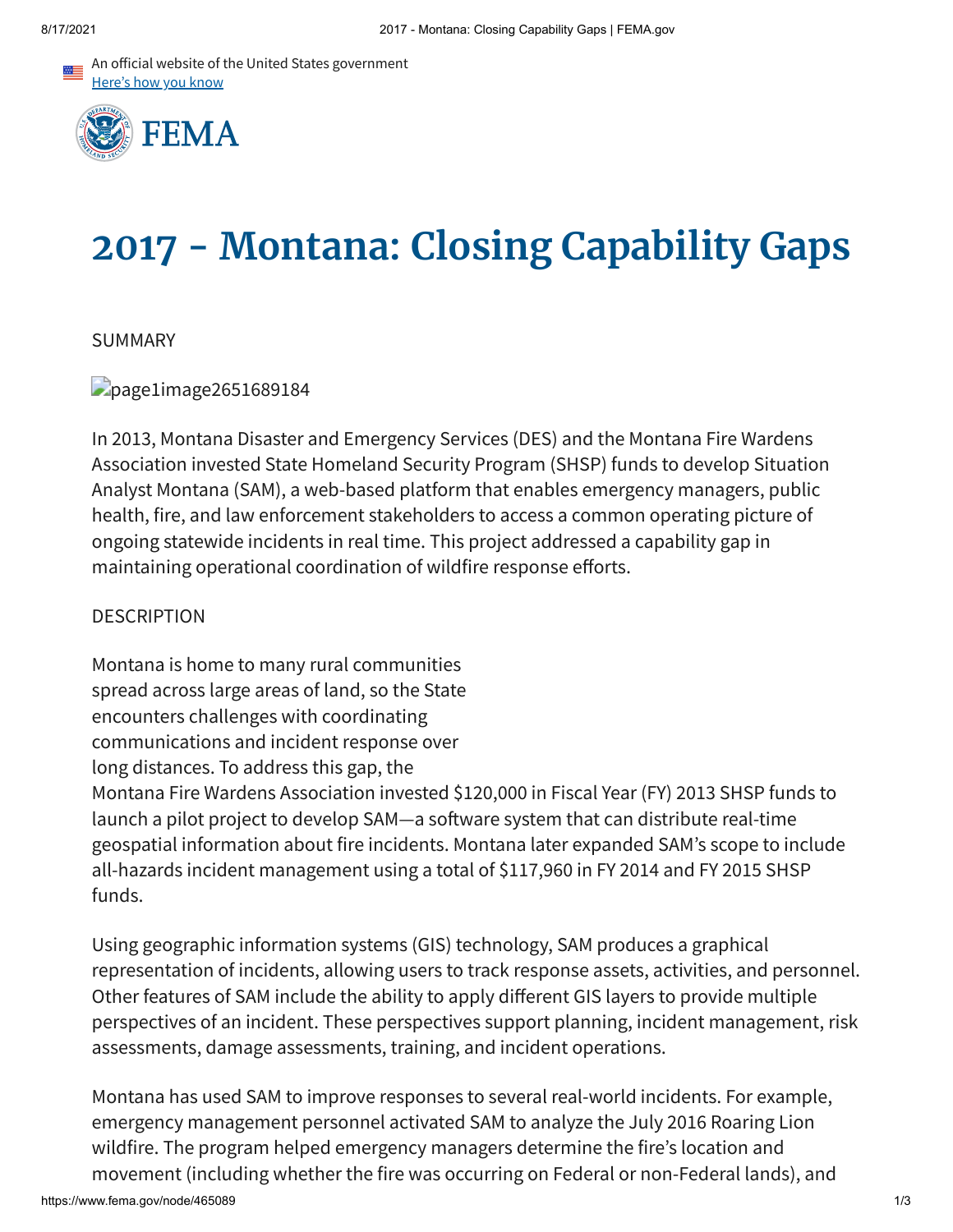the number of structures at risk in the disaster zone. Gallatin County also used SAM to discover and alert Federal, state, and local stakeholders to the 2015 West Fork Fish Creek fire, a nearly 12,000-acre fire that had previously gone unnoticed in a remote area of Mineral County.

SAM enabled firefighters to identify the 2015 West Fork Fish Creek fire by displaying the fire's satellite heat signature (Source: Montana DES)

National Preparedness Assessment Division

Grant Effectiveness Case Studies

## page2image2820430192

In addition to wildfires, jurisdictions have employed SAM to assist with law enforcement activities. For instance, Lewis and Clark County used SAM to identify homes at risk during a manhunt in 2015. This capability allowed the counties to alert the homeowners to the potential danger and coordinate the manhunt from a bird's eye view. During each of these incidents, SAM allowed emergency managers to accurately assess the incidents' scope and potential impacts, and facilitated real-time communication among stakeholders.

At the conclusion of the pilot, Montana used \$38,000 of FY 2016 SHSP funds to sustain SAM. In FY 2017, Montana designated SAM as a project with statewide benefit, allocating \$70,000 in SHSP for maintenance purpose to Gallatin County, which is responsible for sustaining and upgrading the system's capabilities.

## REFERENCES

FEMA National Preparedness Assessment Division. Stakeholder Interview with Montana Disaster and Emergency Services. August 9, 2017.

West Fork Fish Creek Fire; National Wildfire Coordinating Group; September 15, 2015; Accessed on August 40, 2017. https://inciweb.nwcg.gov/incident/4577/

## **Tags:**

**[Region](https://www.fema.gov/content?type=All&field_related_locations_target_id=49211) 8 [Montana](https://www.fema.gov/content?type=All&field_related_locations_target_id=49322) [Preparedness](https://www.fema.gov/content?type=All&field_keywords_target_id=49909) [Innovative](https://www.fema.gov/content?type=All&field_keywords_target_id=50658) Practice Paper** 

Last updated February 11, 2021